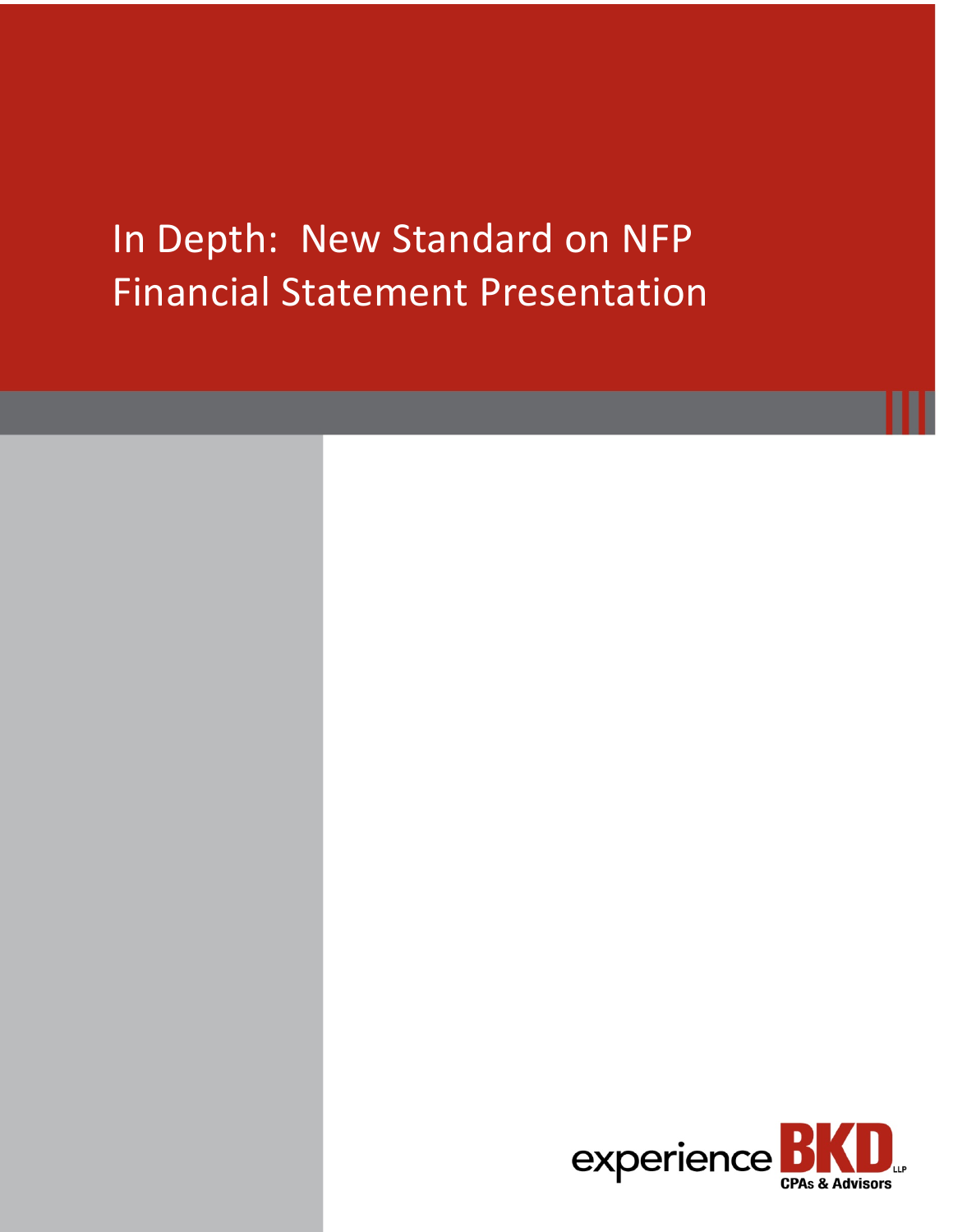| In Depth: New Standard on NFP Financial Statement Presentation                                            |
|-----------------------------------------------------------------------------------------------------------|
|                                                                                                           |
| <b>Table of Contents</b>                                                                                  |
|                                                                                                           |
|                                                                                                           |
|                                                                                                           |
|                                                                                                           |
|                                                                                                           |
|                                                                                                           |
|                                                                                                           |
|                                                                                                           |
|                                                                                                           |
|                                                                                                           |
|                                                                                                           |
|                                                                                                           |
|                                                                                                           |
| Clarifying the Definition of Management & General Activities & Cost Allocation Implementation Guidance  9 |
|                                                                                                           |
|                                                                                                           |
|                                                                                                           |
|                                                                                                           |
|                                                                                                           |
|                                                                                                           |



...........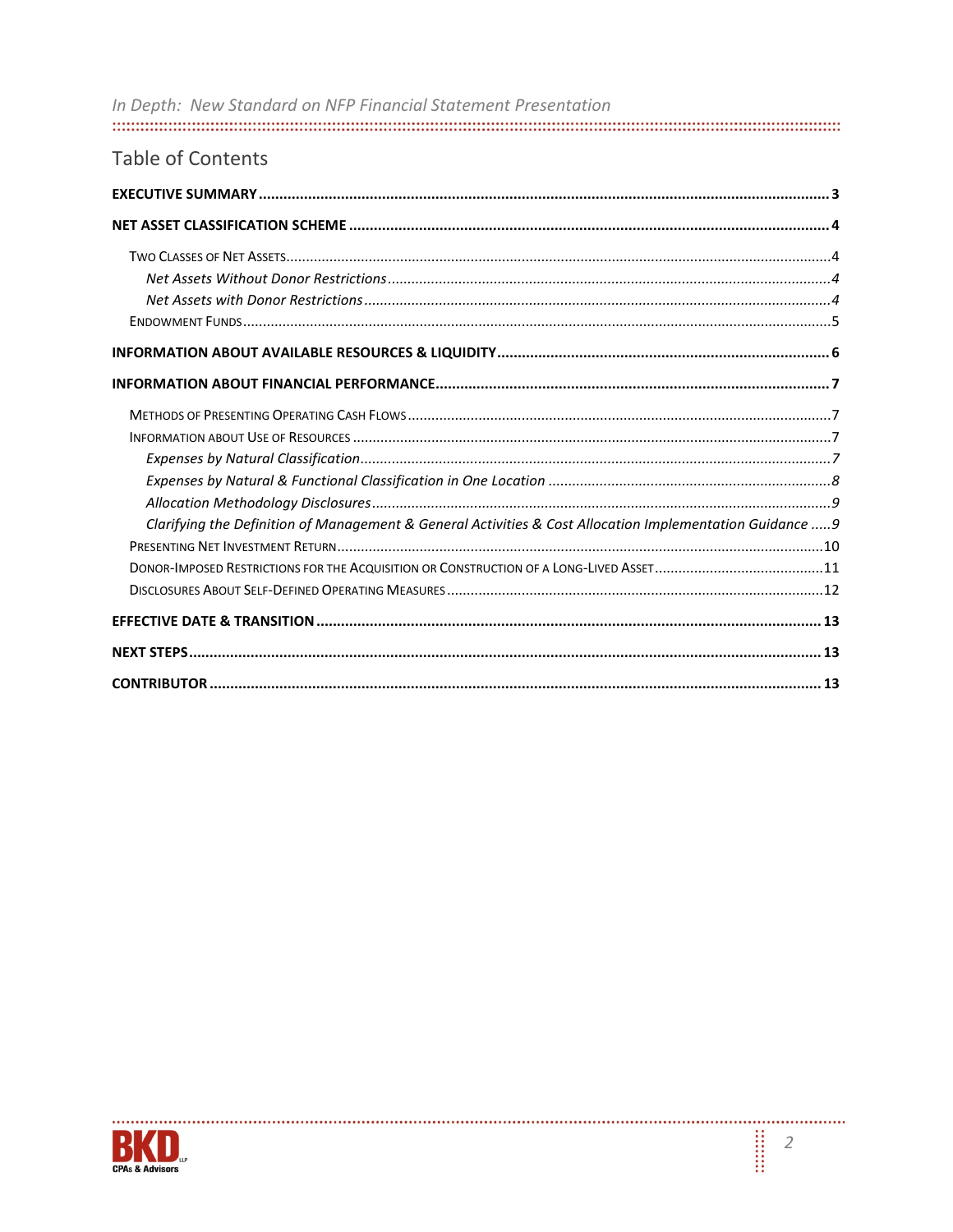# Executive Summary

The Financial Accounting Standards Board (FASB) issued its final standard on Phase I of not-for-profit (NFP) financial statement presentation reform. The new requirements in Accounting Standards Update (ASU) 2016-14 *"Not-for-Profit Entities (Topic 958): Presentation of Financial Statements of Not-for-Profit Entities"* aim to improve the usefulness of information provided to users of NFP financial statements. This is accomplished by eliminating diversity in practice, enhancing financial performance comparability among NFPs and increasing transparency around an NFP's liquidity management and financial resource availability. FASB expects that the amendments within ASU 2016-14 will reduce complexities and costs while providing much needed information about management's execution of its stewardship and programmatic responsibilities, and ultimately, the NFP's ability to continue providing services.

Updates to NFP financial statement presentation and disclosures include:

- *Net Asset Classification Scheme:* Reducing the net asset classification scheme from three classifications to two, and classifying an underwater position in endowment funds within net assets with donor restrictions
- *Information About Availability of Resources & Liquidity:* Enhancing the qualitative and quantitative disclosures about liquidity and financial flexibility and the availability of resources to meet cash needs for general expenditures within one year of the date of the statement of financial position, including the amounts and purposes of board-designated and donor-restricted net assets
- *Methods of Presenting Operating Cash Flows:* Removing the requirement to prepare or disclose an indirect reconciliation when the direct method is used to present operating cash flows
- *Information About Use of Resources:* Reporting expenses by their natural classification, and by their natural and functional classification in one location; enhancing disclosures of the cost allocation methodology used to allocate costs among functions; clarifying the definition of management and general activities and providing cost allocation implementation guidance
- **Presenting Net Investment Return:** Presenting investment revenues net of external and direct internal investment expenses and removing the requirement to disclose netted investment expenses; precluding the inclusion of netted investment expenses in the analysis of expenses by function and nature
- *Donor-Imposed Restrictions for the Acquisition or Construction of a Long-Lived Asset:* Recognizing restriction expirations of gifts of cash or other assets to be used for the acquisition or construction of long-lived assets using the placed-in-service approach
- **Phisps About Self-Defined Operating Measures:** Disclosing information about internal board designations, appropriations and similar actions affecting an operating measure—either on the face of the financial statements or in the notes—for those NFPs that voluntarily choose to present an operating measure

NFPs are required to apply ASU 2016-14 for fiscal years beginning after December 15, 2017, and for interim financial statements for periods thereafter. Entities are required to apply the standard on a retrospective basis.

If presenting comparative financial statements, an NFP may omit the following information in comparative financial statements for any years presented before the adoption year:

- Analysis of expenses by functional and natural classification
- Disclosures around liquidity and availability of resources

Entities are permitted to early adopt the ASU.

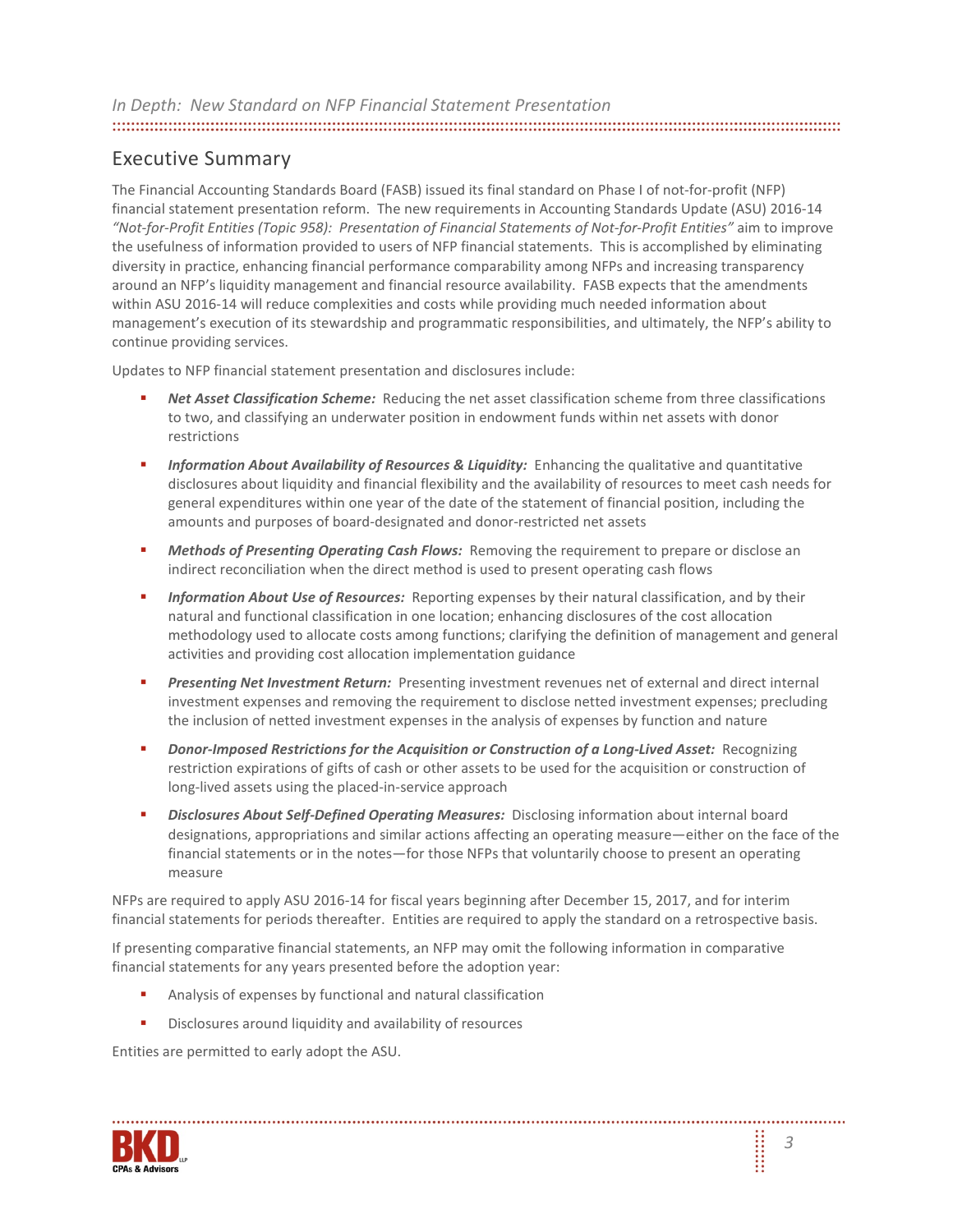# Net Asset Classification Scheme

# Two Classes of Net Assets

The new, condensed classification scheme and streamlined terminology more accurately describe the net assets within each classification. Temporarily restricted and permanently restricted classes of net assets are combined into *net assets with donor restrictions*. Unrestricted net assets are renamed *net assets without donor restrictions.* Donors may include other types of contributors, including makers of certain grants.

FASB concluded that notes to the financial statements can effectively provide detailed distinctions about the nature and types of donor-imposed restrictions as well as board designations. Users will likely have a greater understanding of the portion of total net assets restricted by donor stipulations. In addition, the reduction of the number of net asset classes will help simplify financial statements. NFPs will continue to report the currently required amount of the change in total net assets for the period on the face of the statement of activities.

#### Net Assets Without Donor Restrictions

ASU 2016-14 mandates new disclosures about the amounts and purposes of governing board designations, appropriations and similar actions that result in limits on the use of unrestricted resources as of the reporting period's end. The disclosures should help users assess the effects, if any, of the self-imposed limits on an NFP's liquidity, financial flexibility and allocation of resources. This in turn will provide insight into how well an NFP manages its liquidity to meet short-term demands for cash and available resources to carry out its activities. NFPs will have the option to provide such information by presenting disaggregated, descriptive line items on the face of the statement of financial position, or by presenting aggregated amounts on the face with the details in notes to financial statements.

Designation decisions made by internal management through governing board delegation are also included in board-designated net assets.

#### Net Assets with Donor Restrictions

Removal of the distinction between temporarily and permanently restricted net assets opens the door for other potentially more useful disaggregation of restricted net assets to distinguish between various types of donorimposed restrictions. For example, an NFP may separately report net assets with donor-imposed restricted in a perpetual endowment, to support particular operating activities, invested for a specified term, for use in a specified future period or the acquisition of long-lived assets.

ASU 2016-14 mandates that NFPs enhance the current disclosure requirements to provide relevant information about the nature and amount of donor-imposed restrictions—either on the face of the statement of financial position or in the notes—by describing how the restrictions at the period's end affect the use of those resources.

*The disclosure requirements for net assets allow an NFP to provide more relevant information about how externally and internally imposed limits affect the availability of resources, which should help financial statements users understand how and when the resources could be used.* 

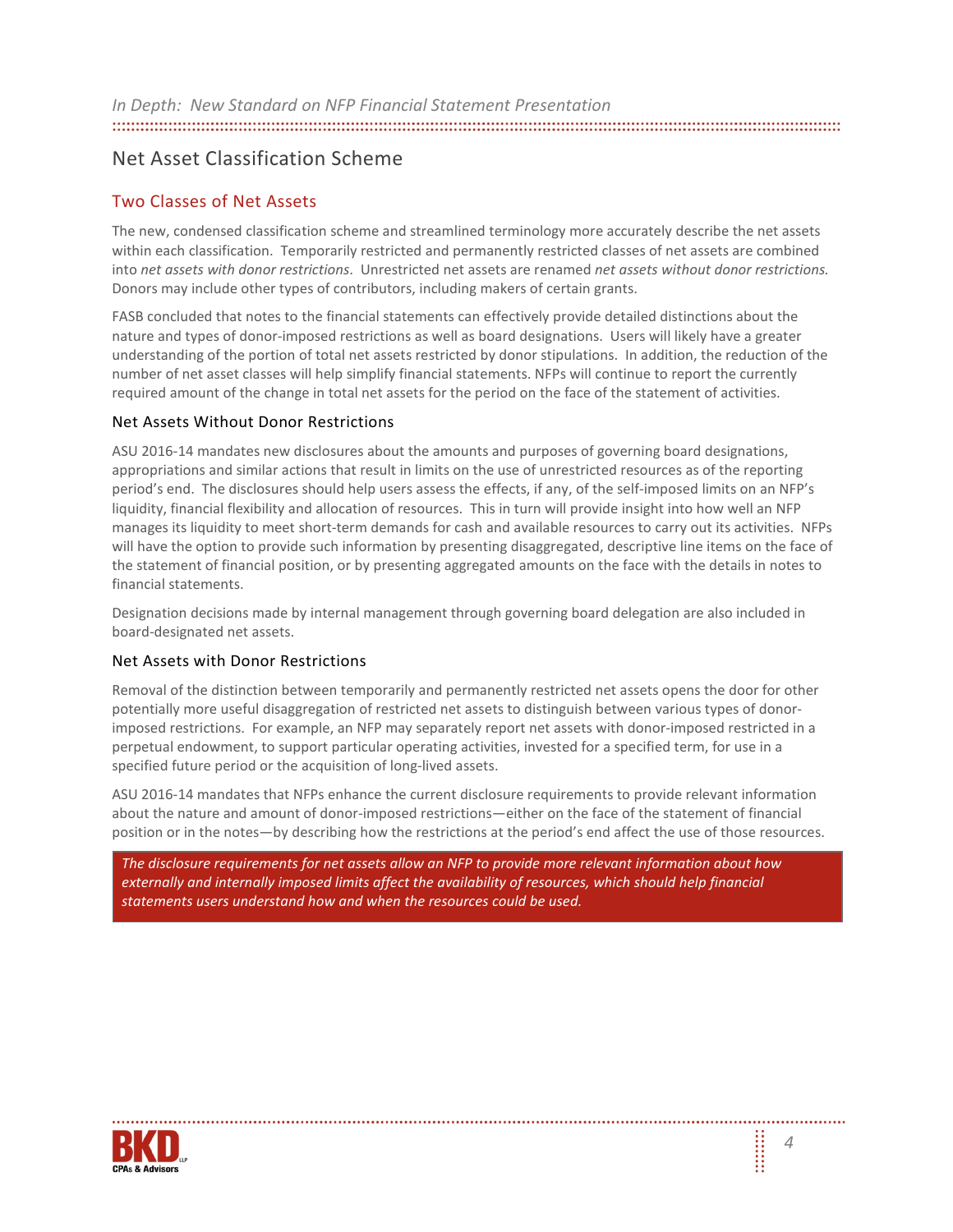| <b>Net Asset Classification Scheme</b>                                                                                                                                                                                                                                                                         |                                                                                                                                                                                                                                                                                                                                                                                                                                                                                                                                                                                                                            |
|----------------------------------------------------------------------------------------------------------------------------------------------------------------------------------------------------------------------------------------------------------------------------------------------------------------|----------------------------------------------------------------------------------------------------------------------------------------------------------------------------------------------------------------------------------------------------------------------------------------------------------------------------------------------------------------------------------------------------------------------------------------------------------------------------------------------------------------------------------------------------------------------------------------------------------------------------|
| <b>Current Generally Accepted Accounting Principles</b><br>(GAAP)                                                                                                                                                                                                                                              | <b>Updated GAAP</b>                                                                                                                                                                                                                                                                                                                                                                                                                                                                                                                                                                                                        |
| Classification scheme of "unrestricted,"<br>п<br>"temporarily restricted" and "permanently<br>restricted" net assets<br>Provide information about the nature and<br>amounts of different types of donor-imposed<br>restrictions (either on the face of the statement of<br>financial position or in the notes) | Classification scheme of net assets "with donor<br>restrictions" and "without donor restrictions"<br>Amounts and purposes of governing board<br>٠<br>designations, appropriations and similar actions<br>that result in self-imposed limits on the use of<br>resources without donor-imposed restrictions at<br>the period's end (either on the face of the<br>statement of financial position or in the notes)<br>Composition of net assets with donor restrictions<br>at the period's end and how the restrictions affect<br>resource use (either on the face of the statement<br>of financial position or in the notes) |

### Endowment Funds

ASU 2016-14 requires NFPs to classify the aggregate amount by which donor-restricted endowment funds are underwater within net assets with donor restrictions. An endowment fund is an established fund of cash, securities or other assets to provide income for an NFP's maintenance. Endowment funds are generally established by donor-restricted gifts and bequests to provide an income source, but may be board-designated commonly termed "funds functioning as endowment" or "quasi-endowment funds." Use of the fund assets may be with or without donor restriction.

The underwater, or deficit amount, is defined as the amount by which the fund's fair value is less than either the original gift amount or the amount required to be maintained by the donor or by law.

In FASB's basis for conclusions, it noted that substantially all states have adopted versions of the *Uniform Prudent Management of Institutional Funds Act*, which no longer precludes spending from an endowment fund if its amount falls below its historical dollar amount. Rather—in the absence of further donor stipulations that preclude spending—NFPs may, within the bounds of prudence, spend from endowment funds even if the amount falls below the original gift or the amount required to be maintained by the donor or by law.

The new reporting format, along with the enhanced endowment fund disclosure requirements, will provide additional information for financial statement users assessing an NFP's liquidity and future spending. New disclosure requirements include the NFP's policy concerning appropriation from underwater endowment funds and interpretation of its ability to spend from underwater endowment funds, including the amount required to be maintained either by the donor or by law to maintain the purchasing power of the endowment fund in perpetuity.

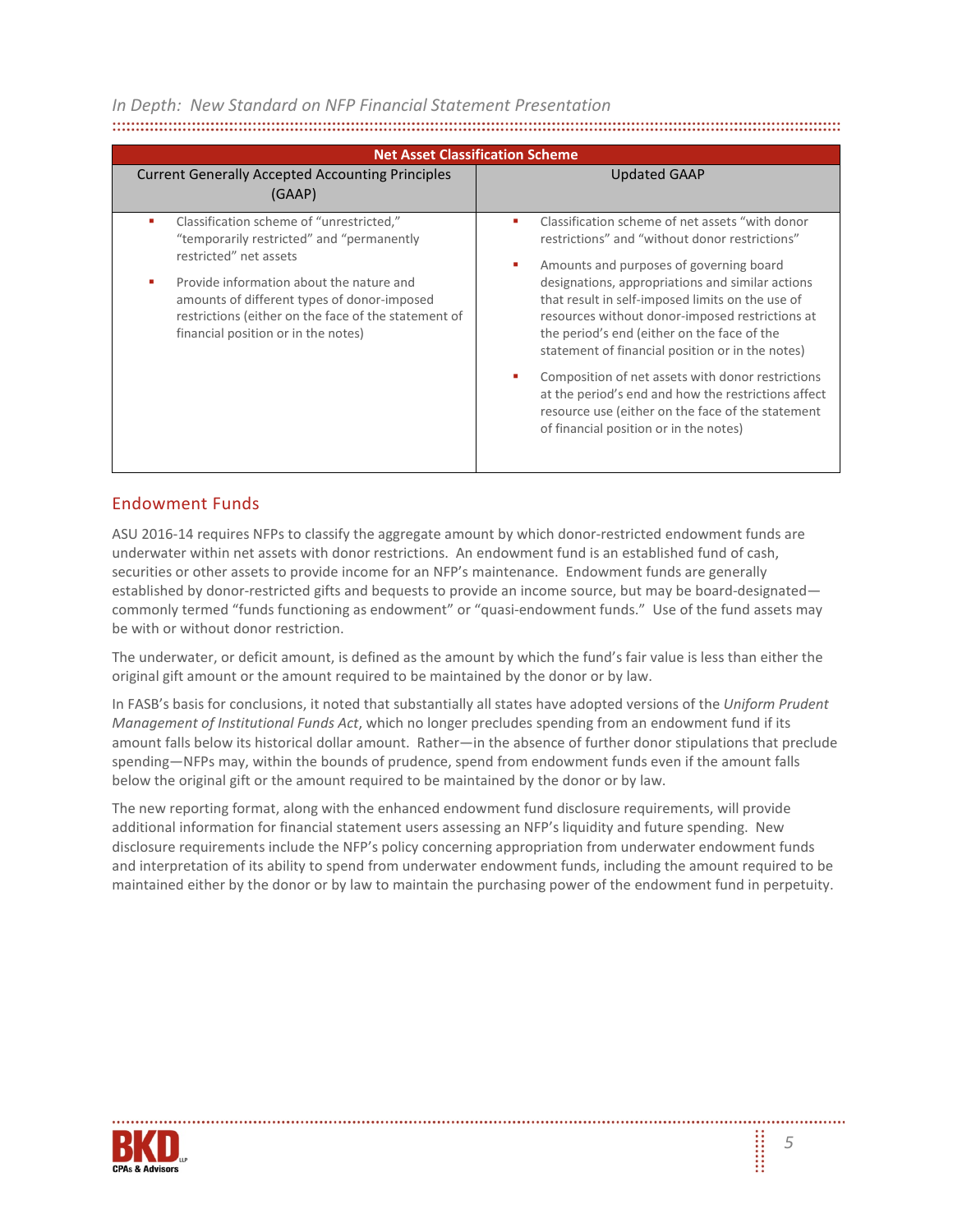| <b>Endowment Funds</b>                                                                                                                   |                                                                                                                                                                                                                                                                                                                                                                                                                          |
|------------------------------------------------------------------------------------------------------------------------------------------|--------------------------------------------------------------------------------------------------------------------------------------------------------------------------------------------------------------------------------------------------------------------------------------------------------------------------------------------------------------------------------------------------------------------------|
| <b>Current GAAP</b>                                                                                                                      | <b>Updated GAAP</b>                                                                                                                                                                                                                                                                                                                                                                                                      |
| The underwater amount is disaggregated within<br>٠<br>the overall endowment fund and separately<br>classified in unrestricted net assets | The amount of the donor-restricted endowment<br>٠<br>funds, including any underwater portion, are<br>classified within net assets with donor restrictions                                                                                                                                                                                                                                                                |
| Disclosures about the aggregate amount by which<br>endowment funds are underwater                                                        | Disclosures about underwater endowment funds,<br>including the NFP's interpretation of its ability to<br>spend from the underwater funds, its policy for<br>the appropriation of endowment assets for<br>expenditure, e.g., reduce or eliminate spending<br>from such funds, and any actions taken during the<br>period concerning appropriation from underwater<br>endowment funds                                      |
|                                                                                                                                          | Disclosure of each of the following, in the<br>٠<br>aggregate, for all underwater endowment funds:<br>(a) the aggregate fair value of such funds, (b) the<br>aggregate original endowment gift amount or level<br>required to be maintained by donor stipulations or<br>law and (c) the aggregate of the deficiencies that<br>are required to be classified as part of net assets<br>with donor restrictions (a) and (b) |

# Information About Available Resources & Liquidity

The final disclosure requirements in ASU 2016-14 are a significant change from what was exposed in the proposed ASU, which included disclosure of an NFP's self-defined time horizon used to manage liquidity and the total amount of financial liabilities due within that time horizon—both of which are eliminated from the final ASU. Instead, ASU 2016-14 allows for alternative ways of presenting information that emphasizes an NFP's available resources and liquidity.

ASU 2016-14 clarifies the objective of communicating information about the availability of an NFP's financial assets to meet near-term cash needs for operations, and an NFP's management of its liquid resources and exposure to liquidity risk.

NFPs are required to provide information about the nature and extent of available resources and the range of external and internal limits placed on their availability, supplemented with management commentary. The information—either on the face of the statement of financial position or in the notes—should communicate the availability of an NFP's financial assets to meet cash needs for general expenditures within one year of the date of the statement of financial position. Additional qualitative information should be presented as necessary to meet the disclosure objective.

Availability of a financial asset may be affected by its nature; external limits imposed by donors, grantors, laws and contracts with others and internal limits imposed by governing board decisions. Hence, this disclosure should include the nature and total amount of financial assets, and amounts that are not available to meet cash needs within one year of the balance sheet date because of external limits imposed by donors, laws and contracts with others, internal designations, appropriations and transfers imposed or made by the governing board.

Like the proposal, ASU 2016-14 requires NFPs to disclose qualitative information useful in assessing its liquidity. An NFP would communicate how it manages its liquid resources available to meet near-term cash needs for general expenditures within one year of the statement of financial position date. This disclosure will include, as relevant, the NFP's strategy for addressing entitywide risks that may affect liquidity, including its use of lines of

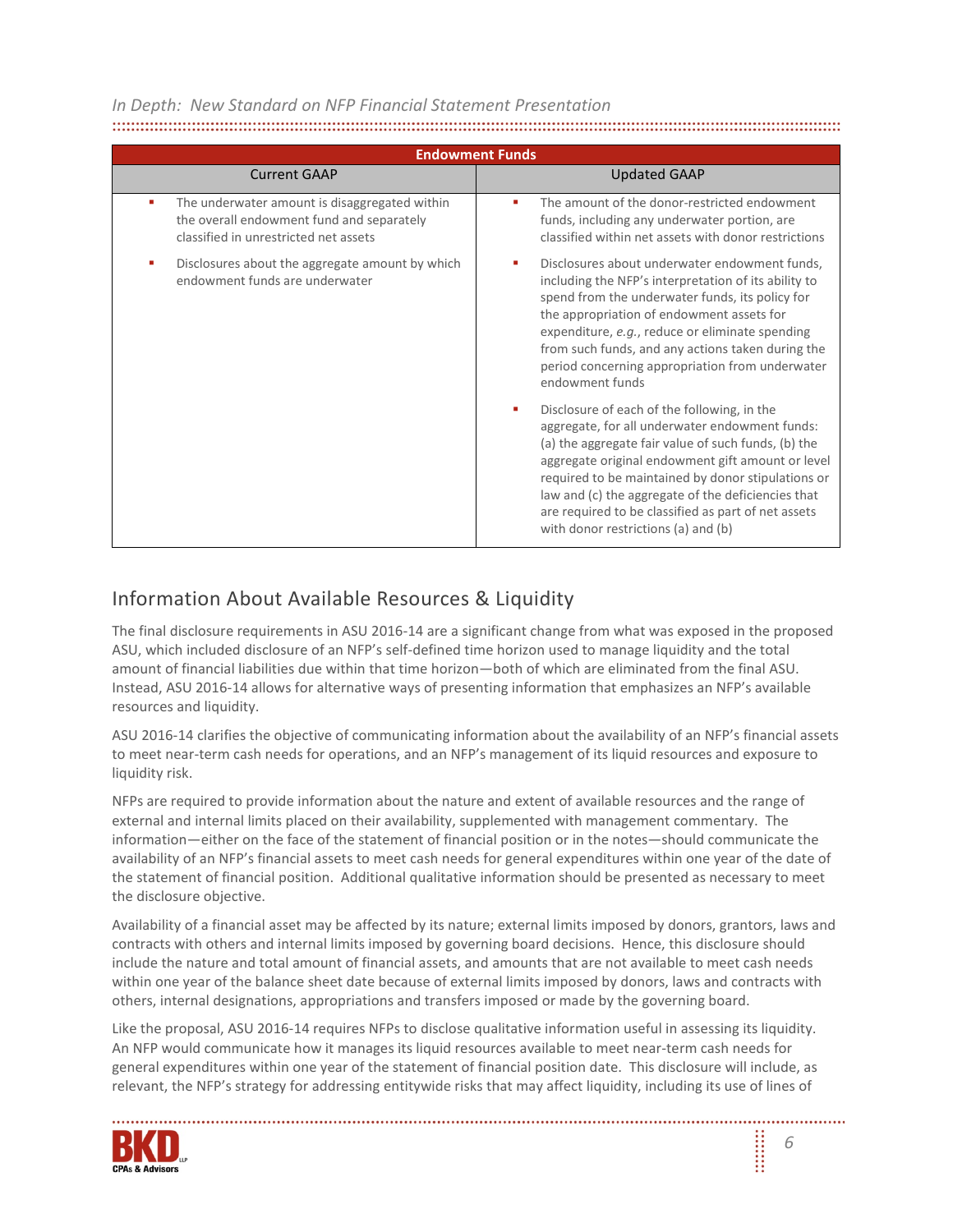#### 

credit and its policy for establishing liquidity reserves. Liquidity information is generally determined by asset type, and hence, this disclosure would generally include the nature of the liquid resources.

The update includes examples illustrating different ways entities might report such information, *e.g.*, supplementing a classified balance sheet with qualitative disclosures.

#### *Quantitative disclosures focus on providing information useful in assessing availability, while qualitative disclosures address availability and liquidity.*

| <b>Information About Available Resources &amp; Liquidity</b>       |                                                                                                                                                                                                                                                                                                                                                                                                                                                                                  |
|--------------------------------------------------------------------|----------------------------------------------------------------------------------------------------------------------------------------------------------------------------------------------------------------------------------------------------------------------------------------------------------------------------------------------------------------------------------------------------------------------------------------------------------------------------------|
| <b>Current GAAP</b>                                                | <b>Updated GAAP</b>                                                                                                                                                                                                                                                                                                                                                                                                                                                              |
| No required disclosures about available resources<br>and liquidity | <b>Quantitative</b> information, either on the face of the<br>statement of financial position or in the notes, and<br>additional qualitative information in the notes as<br>necessary, about the <b>availability</b> of an NFP's<br>financial assets at the balance sheet date to meet<br>cash needs for general expenditures within one<br>year of the balance sheet date<br><b>Qualitative</b> information in the notes that<br>٠<br>communicate how an NFP manages its liquid |
|                                                                    | resources available to meet cash needs for general<br>expenditures within one year of the balance sheet<br>date                                                                                                                                                                                                                                                                                                                                                                  |

# Information About Financial Performance

# Methods of Presenting Operating Cash Flows

Unlike the proposal, ASU 2016-14 maintains the option for an NFP to present cash flows from operating activities using either the direct or indirect method. Entities are permitted, but no longer required, to present an indirect reconciliation if they elect to use the direct method. The change comes among consensus that the indirect method of reporting net cash flows from operating activities is often not intuitive to financial statements users.

| <b>Methods of Presenting Operating Cash Flows</b>                                                                                                                         |                                                                                                                                                                                                                                  |
|---------------------------------------------------------------------------------------------------------------------------------------------------------------------------|----------------------------------------------------------------------------------------------------------------------------------------------------------------------------------------------------------------------------------|
| <b>Current GAAP</b>                                                                                                                                                       | <b>Updated GAAP</b>                                                                                                                                                                                                              |
| Present net cash flows from operating activities using either<br>the direct or indirect method, with indirect reconciliation if<br>an NFP elects to use the direct method | Present net cash flows from operating activities using either<br>the direct or indirect method and permit, but no longer<br>require, the presentation or disclosure of the indirect<br>reconciliation if using the direct method |

# Information About Use of Resources

#### Expenses by Natural Classification

As proposed, NFPs are required to separately present all expenses by natural classification, while maintaining the current requirement to present expenses by functional classification—except non-operating expenses, which are not required to be reported by their functional classification. Expenses may be reported in the statement of activities by either natural classification or functional classification or both.

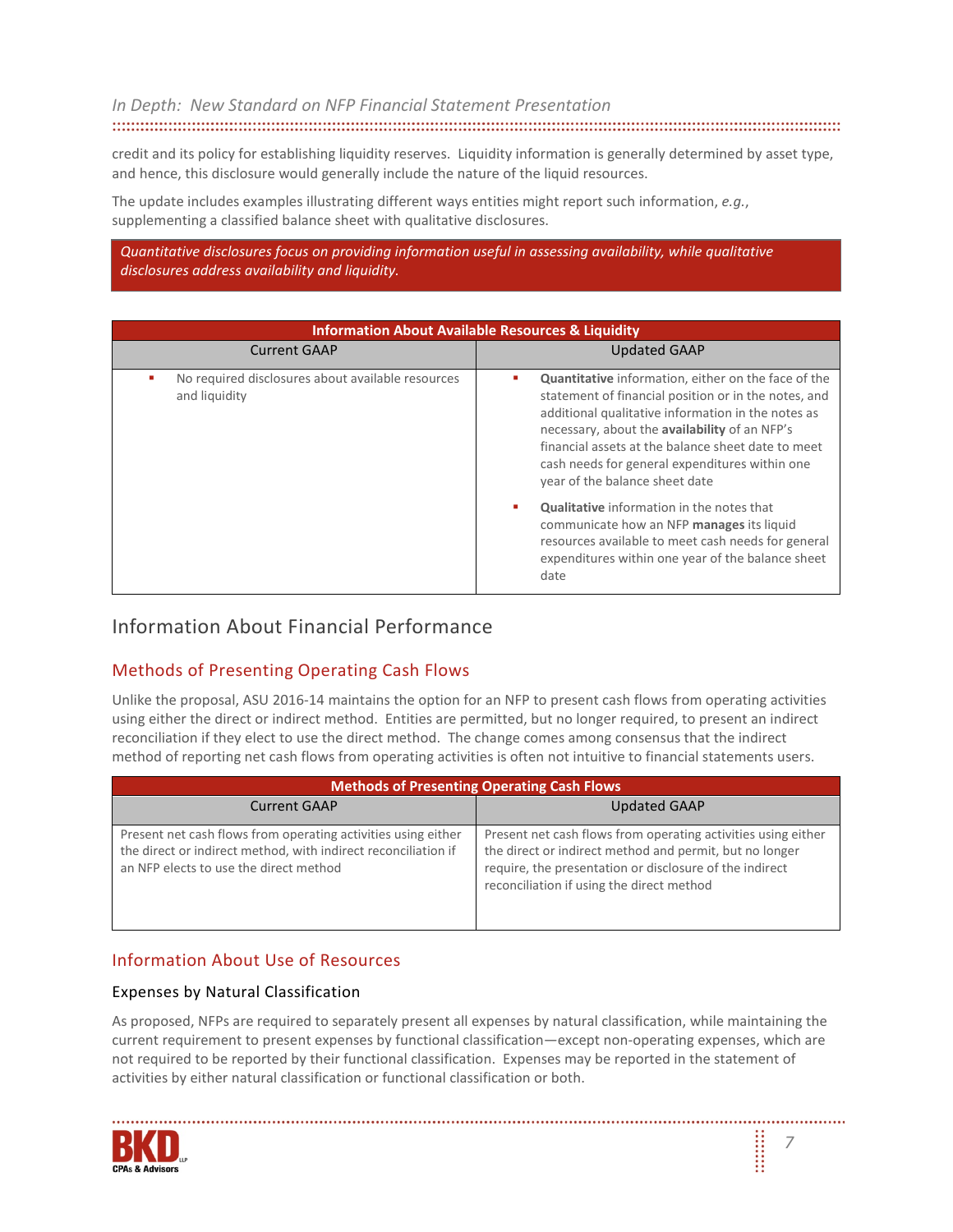*Health care providers, some universities and membership organizations commonly elect to provide expense information by nature on the face of the statement of activities, with disclosure by their function in the notes. Most other NFPs have elected to present expenses by function on the statement of activities with or without disclosure of expenses by nature. Because expenses by nature is useful in assessing an NFP's service efforts and its financial performance, and the data is likely readily available, FASB is requiring that all NFPs provide expense information by natural classification.*

| <b>Expenses by Natural Classification</b>            |                                                        |
|------------------------------------------------------|--------------------------------------------------------|
| <b>Current GAAP</b>                                  | <b>Updated GAAP</b>                                    |
| NFPs have the flexibility to present expenses either | Present expenses by natural classification and         |
| by their functional or natural classification on the | retain the requirement to report expenses by           |
| face of the statement of activities, provided that   | functional classification. NFPs retain the flexibility |
| the entity disclose expenses by their functional     | to present expenses by function, nature or both on     |
| classification                                       | the face of the statement of activities                |
| Voluntary health and welfare organizations are       | Voluntary health and welfare organizations are no      |
| required to present a statement of functional        | longer required to report a separate statement of      |
| expenses that provides an analysis of expenses by    | expenses by function and nature but would be           |
| their natural and functional classifications         | afforded the same flexibility as other NFPs            |

#### Expenses by Natural & Functional Classification in One Location

Also as proposed, all NFPs are required to present an analysis of expenses by both their nature and function in one location. The requirement applies to all NFPs, including business-oriented health care entities.

In reporting its expenses, an NFP will be required to show the relationship between its functional and natural classification by disaggregating functional expense classifications by their natural classification. This one-stop analysis should provide users with more useful information about expenses incurred in carrying out an NFP's activities. The analysis would include all expenses, both operating and non-operating. In instances where expenses are reported by other than their natural classification, an NFP will be required to report the expense by its natural classification in the analysis of expense by nature and function, *e.g.*, salaries included in cost of goods sold on the statement of activities would be recorded as salaries in the analysis of expenses by nature and function.

The schedule of expenses by nature and function may be presented in the notes to the financial statements, on the face of the statement of activities or as a separate statement. The analysis may be provided in the form of a matrix, but that format is not required.

*Information about expenses by natural classification is useful in assessing an NFP's service efforts and financial performance, and discerning fixed versus variable costs. This information is generally useful in assessing an organization's cost structure and sustainability, and generally considered critical in understanding how a typical NFP uses its resources and the cost of its services.* 

Functional classification consists of grouping expenses according to purpose between program services such as education, research, and health care and supporting activities. Natural classification consists of grouping expenses according to the kinds of economic benefits received in incurring those expenses. They have commonly consisted of groupings such as salaries and wages, rent, utilities, supplies, professional services, interest expense and depreciation.

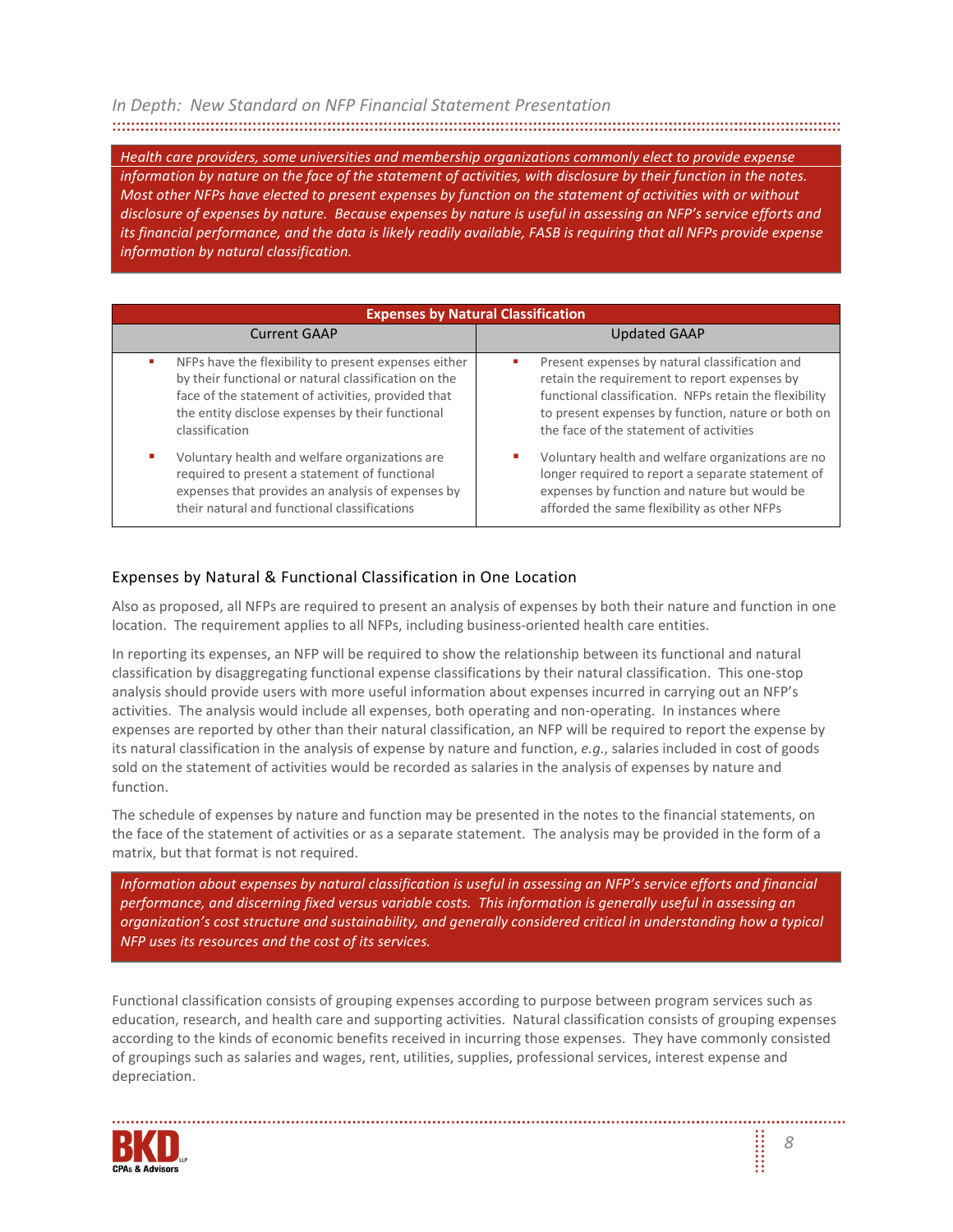FASB will further address the definition of natural and functional expense classifications when deliberating performance reporting in Phase II, with the objective of having the same definition of nature and function for forprofit and NFP entities.

To facilitate easier reconciliation to the statement of activities, NFPs are precluded from including external and direct internal investment expenses that have been netted against investment return in the functional expense analysis. Likewise, certain items typically reported in other comprehensive income of for-profit business entities should not be included in the analysis.

#### Allocation Methodology Disclosures

In addition to the quantitative requirements, the update mandates enhanced disclosures about the methods used to allocate costs among program and support functions.

| <b>Expenses by Natural and Functional Classification in One Location</b>    |                                                                                                                                                                                                                                                                                                                                                                                                                                                                                                        |
|-----------------------------------------------------------------------------|--------------------------------------------------------------------------------------------------------------------------------------------------------------------------------------------------------------------------------------------------------------------------------------------------------------------------------------------------------------------------------------------------------------------------------------------------------------------------------------------------------|
| <b>Current GAAP</b>                                                         | <b>Updated GAAP</b>                                                                                                                                                                                                                                                                                                                                                                                                                                                                                    |
| Analysis of expenses by function and nature in one<br>location not required | Amounts of expenses by their natural and<br>functional classification, provided in one location<br>either on the face of the statement of activities, as<br>a separate statement or in the notes. The analysis<br>will include all expenses, both operating and non-<br>operating. NFPs are precluded from providing<br>netted investment expenses in the analysis of<br>expenses by function and nature<br>Description of the method(s) used to allocate costs<br>among program and support functions |

#### Clarifying the Definition of Management & General Activities & Cost Allocation Implementation Guidance

Consistent with the proposal, ASU 2016-14 clarifies the definition of *management and general activities* and adds illustrative guidance to depict the types of costs that can be allocated among program and/or support functions and those that should not. As defined in ASU 2016-14, management and general activities are supporting activities that are not directly identifiable with one or more program, fundraising or membership development activities.

Activities that represent *direct* conduct or *direct* supervision of program or other supporting activities require allocation from management and general activities. Certain costs that benefit more than one function also should be allocated. For example, information technology generally benefits various functions, such as management and general, *e.g.*, accounting and financial reporting and human resources, and fundraising and program delivery. Therefore, information technology costs generally would be allocated among the functions receiving direct benefit.

| <b>Clarifying the Definition of Management &amp; General Activities</b>                                                                                                                                                                                                       |                                                                                                                                                                                     |
|-------------------------------------------------------------------------------------------------------------------------------------------------------------------------------------------------------------------------------------------------------------------------------|-------------------------------------------------------------------------------------------------------------------------------------------------------------------------------------|
| <b>Current GAAP</b>                                                                                                                                                                                                                                                           | <b>Updated GAAP</b>                                                                                                                                                                 |
| Defines management and general activities as<br>"activities that are not identifiable with a single<br>program, fundraising activity or membership-<br>development activity but that are indispensable to<br>the conduct of those activities and to an entity's<br>existence" | Defines management and general activities as<br>"supporting activities that are not identifiable with<br>one or more program, fundraising or membership-<br>development activities" |

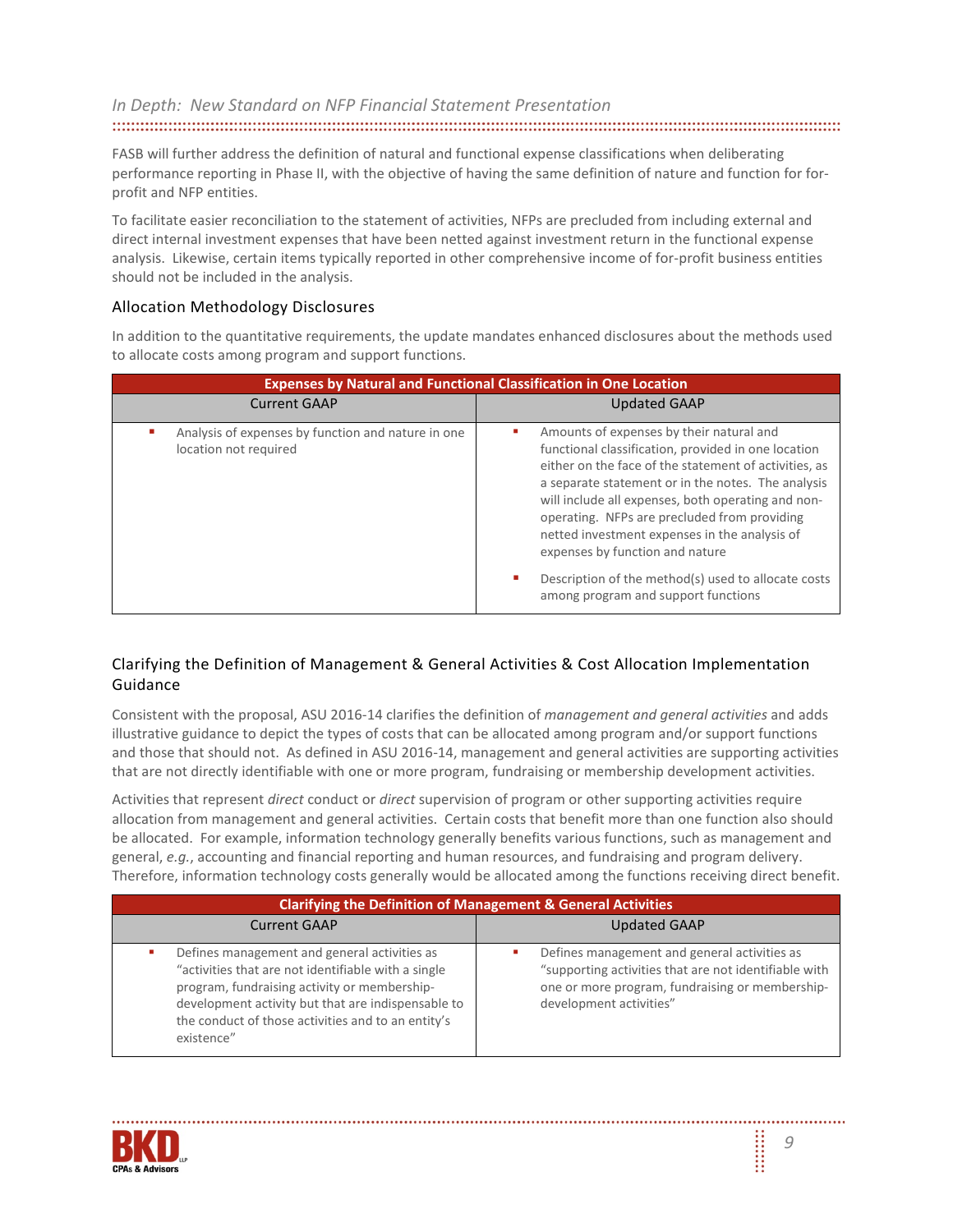#### Presenting Net Investment Return

As proposed, NFPs are required to present investment return net of external and direct internal investment expenses as *net investment return* within the statement of activities. An NFP should apply the requirements to nonprogrammatic investment returns. Programmatic investing is the activity of making loans or other investments that are directed at carrying out a NFP's purpose for existence, rather than investing in the general production of income or appreciation of an asset.

*The update requires NFPs to classify investments as "programmatic" or "nonprogrammatic" as a precursor to presenting nonprogrammatic investment returns net of external and direct internal investment expenses. The primary purpose of programmatic investments is the achievement of the NFP's mission; if the primary goal is financial returns, the investment is not programmatic. An example of programmatic investing is a loan to lowerincome individuals to promote home ownership.*

Direct internal investment expenses involve the direct conduct or supervision of the strategic and tactical activities involved in generating investment return. This includes costs associated with the officer and staff responsible for the development and execution of investment strategy as well as allocable overhead costs associated with internal investment management. This also includes costs to supervise, select and monitor outsourced investment activities such as those provided by an external investment management firm. Endowment management costs are not associated with generating general investment return and hence would not be allocated. The update provides implementation guidance to illustrate what activities constitute direct internal investing activities and for the reporting of net investment return for NFPs that present a performance indicator.

NFPs are permitted to present amounts of net investment return differently managed or derived from different sources as separate line items within the statement of activities, if appropriately labeled, *e.g.*, net investment return generated from operating cash, and net investment return generated from endowment. Similarly, an NFP may present the amounts of net investment return appropriated for spending separate from net investment return in excess of amounts appropriated for spending.

*The new requirements should reduce the diversity in practice and improve comparability between NFP entities. Users of NFP financial statements will be able to compare net investment return across all industries, regardless of whether the NFP manages its investments in-house or through an external party. However, financial statement preparers may incur a cost in determining what expenses are considered "direct internal expenses," as opposed to "related" expenses in current GAAP.* 

Unlike the proposed update, NFPs are no longer required to disclose any netted expenses, including direct salaries and benefits of personnel involved in investing activities. This is a welcome change for preparers who often find it difficult to identify embedded fees, and users who may not be assured they are receiving consistently calculated net investment returns.

Also as proposed, NFPs are no longer required to display the investment return components in the endowment net assets roll-forward. Higher education institutions in the scope of Topic 958 are permitted, but no longer required, to separately display the total performance of the "other investment portfolio" from other components of net investment return, *e.g.*, the net investment return of the endowment portfolio.

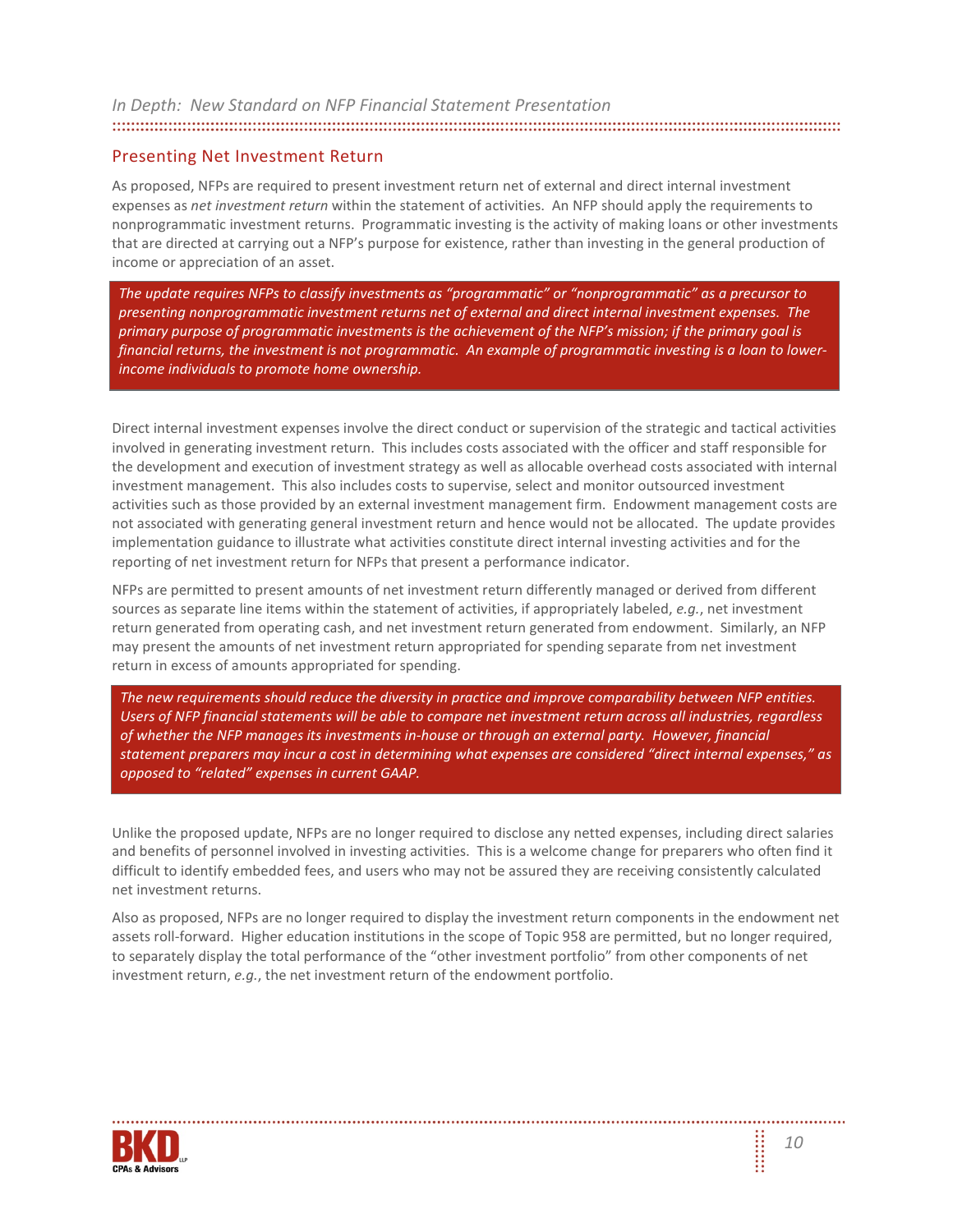| <b>Presenting Net Investment Return</b>                                                                                                                                                                                                                                                                                                                                                                                                                                                 |                                                                                                                                                                                                                                                                                                                                                                                                                                                                                                                               |
|-----------------------------------------------------------------------------------------------------------------------------------------------------------------------------------------------------------------------------------------------------------------------------------------------------------------------------------------------------------------------------------------------------------------------------------------------------------------------------------------|-------------------------------------------------------------------------------------------------------------------------------------------------------------------------------------------------------------------------------------------------------------------------------------------------------------------------------------------------------------------------------------------------------------------------------------------------------------------------------------------------------------------------------|
| <b>Current GAAP</b>                                                                                                                                                                                                                                                                                                                                                                                                                                                                     | <b>Updated GAAP</b>                                                                                                                                                                                                                                                                                                                                                                                                                                                                                                           |
| Investment revenues may be reported on a gross<br>٠<br>basis (expenses separately reported), or net of<br>related expenses, such as custodial fees and<br>investment advisory fees, provided that the<br>amount of netted investment expenses is<br>disclosed either on the face of the statement of<br>activities or in notes to financial statements. If<br>reporting gross, the NFP presents all expenses<br>related to donor-restricted investments in the<br>unrestricted category | Present investment returns (other than those from<br>٠<br>programmatic investing) net of external and <i>direct</i><br>internal investment expenses as a separate line<br>item or subtotal in the statement of activities,<br>separately for net assets with donor restrictions<br>and net assets without donor restrictions<br>An NFP is no longer required to disclose expenses<br>п<br>netted against investment return. Entities are<br>permitted, but not required, to disclose netted<br>internal salaries and benefits |
| Disclosure of all investment expenses<br>Display the investment return components in the<br>endowment net assets roll-forward                                                                                                                                                                                                                                                                                                                                                           | NFPs are no longer required to display the<br>п<br>investment return components in the endowment<br>net assets roll-forward                                                                                                                                                                                                                                                                                                                                                                                                   |
| Higher education institutions in the scope of Topic<br>958 display the total performance of the "other<br>investment portfolio" on the face of the statement<br>of activities or in notes, separate from the net<br>investment return of the endowment portfolio                                                                                                                                                                                                                        | Higher education institutions in the scope of Topic<br>958 are permitted, but no longer required, to<br>separately display the total performance of the<br>"other investment portfolio" from other<br>components of net investment return, e.g., the net<br>investment return of the endowment portfolio                                                                                                                                                                                                                      |

# Donor-Imposed Restrictions for the Acquisition or Construction of a Long-Lived Asset

As proposed, ASU 2016-14 eliminates the over-time approach and requires use of the placed-in-service approach for reporting expirations of restrictions on gifts of cash or other assets to be used to acquire or construct a longlived asset. The entire amount of the contribution of property, plant or equipment or cash shall be reclassified at the time the asset is placed in service. There may be circumstances in which a donor restriction might extend beyond the point at which the property, plant or equipment is placed in service. For example, a donor might specify that a donation restricted for the acquisition of property, plant or equipment must continue to be used for a specified period of time. In such circumstances, the restriction would expire over the period of time that the asset is to be used.

| Donor-Imposed Restrictions for the Acquisition or Construction of a Long-Lived Asset                                                                                                                                                                                                                                                                                                                                                                                                                                                   |                                                                                                                                                                                                                                                                                                                                                                                          |
|----------------------------------------------------------------------------------------------------------------------------------------------------------------------------------------------------------------------------------------------------------------------------------------------------------------------------------------------------------------------------------------------------------------------------------------------------------------------------------------------------------------------------------------|------------------------------------------------------------------------------------------------------------------------------------------------------------------------------------------------------------------------------------------------------------------------------------------------------------------------------------------------------------------------------------------|
| <b>Current GAAP</b>                                                                                                                                                                                                                                                                                                                                                                                                                                                                                                                    | <b>Updated GAAP</b>                                                                                                                                                                                                                                                                                                                                                                      |
| Business-oriented NFP health care organizations<br>report the release of a donor-imposed restriction<br>when the asset is acquired and placed in service.<br>All other NFPs report an expiration of a donor-<br>imposed restriction for the acquisition or<br>construction of a long-lived asset using either the<br>placed-in-service approach or the over-time<br>approach<br>Collection items are accounted for based on the<br>entity's policy regarding recognition or<br>nonrecognition of assets associated with<br>collections | In the absence of explicit donor stipulations,<br>٠<br>report expirations of restrictions on gifts of cash or<br>other assets to be used to acquire or construct a<br>long-lived asset using the placed-in-service<br>approach<br>Collection items are viewed as long-lived assets<br>ш<br>used in carrying out an NFP's operations,<br>regardless of the capitalization policy selected |

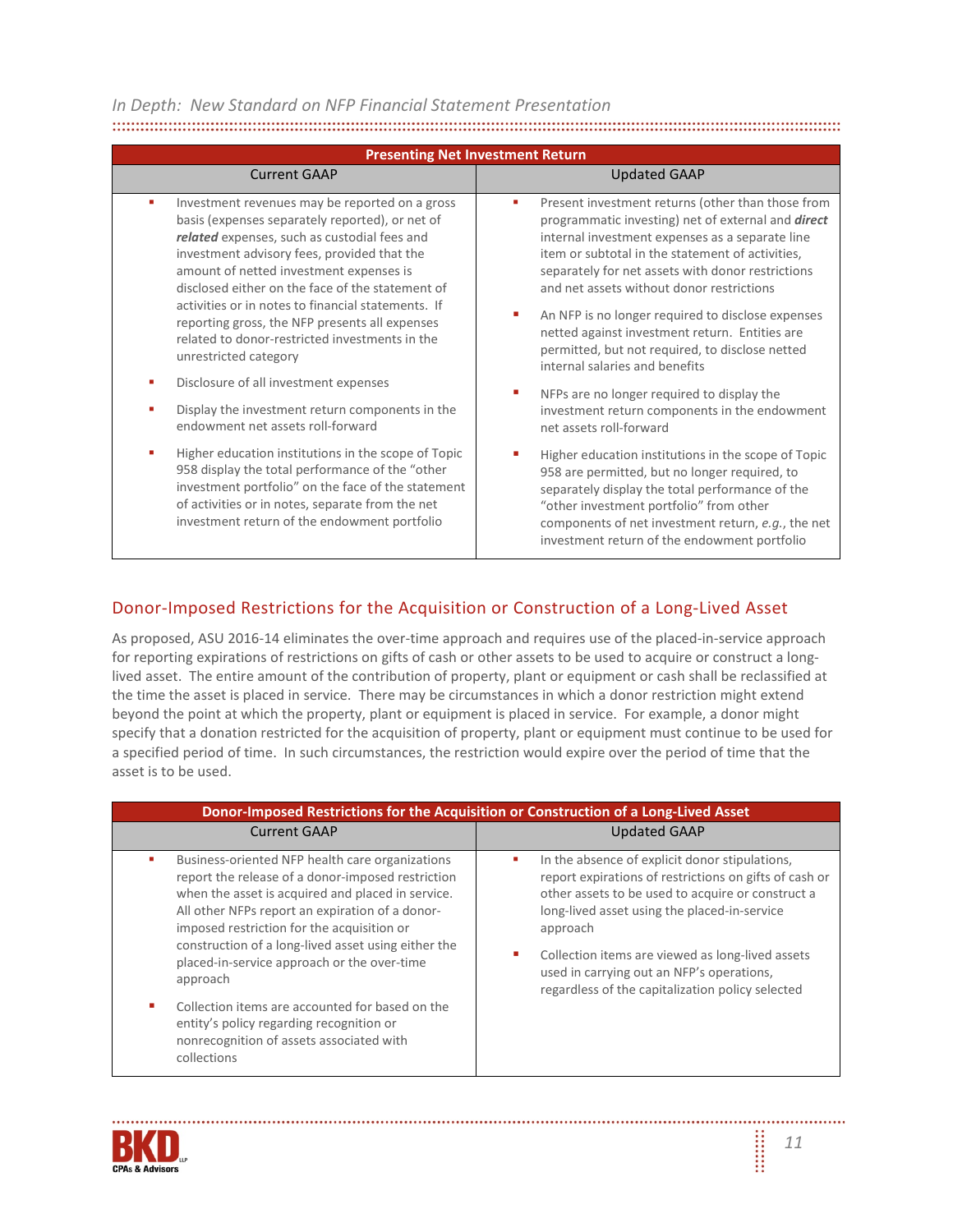*NFPs and users of their financial statements may incur costs to transition to the placed-in-service approach and adjust to the loss of comparability with prior years. However, the resulting effect will enhance a user's ability to compare the changes in classes of net assets with and without donor restrictions among NFPs.*

# Disclosures About Self-Defined Operating Measures

Current standards require NFPs that present a self-defined operating measure to provide a description of the nature of the reported measure of operations if the use of the term "operations" is not apparent from details provided on the statement of activities. Extant standards require that an NFP report the measure in a financial statement that, at a minimum, reports the change in unrestricted net assets for the period, *i.e.*, in a statement of activities or changes in net assets.

ASU 2016-14 enhances reporting requirements for NFPs that present a self-defined operating measure in a statement of activities that also presents internal board designations, appropriations and similar governing board actions on the face of the financial statements affecting that measure. Such entities will be required to report these types of internal transfers appropriately disaggregated and described by type, either on the face of the financial statements or in the notes. ASU 2016-14 includes examples illustrating different ways entities might report such information.

*Many NFP entities presenting transfers as a single line item on the financial statements within the self-defined operating measure are currently not describing the transfer details in the footnotes.*

| <b>Disclosures About Self-Defined Operating Measures</b>                                                                                                                                                                                                                                     |                                                                                                                                                                                                                                                                                                                                                                                                                                                                                                                                                                                                                                                                          |
|----------------------------------------------------------------------------------------------------------------------------------------------------------------------------------------------------------------------------------------------------------------------------------------------|--------------------------------------------------------------------------------------------------------------------------------------------------------------------------------------------------------------------------------------------------------------------------------------------------------------------------------------------------------------------------------------------------------------------------------------------------------------------------------------------------------------------------------------------------------------------------------------------------------------------------------------------------------------------------|
| <b>Current GAAP</b>                                                                                                                                                                                                                                                                          | <b>Updated GAAP</b>                                                                                                                                                                                                                                                                                                                                                                                                                                                                                                                                                                                                                                                      |
| If an NFP's use of the term "operations" is not<br>apparent from the details provided on the face of<br>the statement, the NFP is required to describe the<br>nature of the reported measure of operations or<br>the items excluded from operations in a note to<br>the financial statements | If an NFP's use of the term "operations" is not<br>ш<br>apparent from the details provided on the face of<br>the statement, the NFP is required to describe the<br>nature of the reported measure of operations or<br>the items excluded from operations in a note to<br>the financial statements<br>Those NFPs that also present internal board<br>designations, appropriations and similar actions on<br>the face of the financial statements affecting a<br>measure of operations are required to report<br>these types of internal transfers appropriately<br>disaggregated and described by type, either on the<br>face of the financial statements or in the notes |

Business-oriented health care entities that follow the guidance in Topic 954*, Health Care Entities*, are required to present a performance indicator in the statement of operations of a business enterprise. FASB has indicated this requirement does not meet the definition of a self-defined operating measure in ASU 2014-14. If such entities choose to present an intermediate measure of operations within the required performance indicator, it would fall under the scope of ASU 2016-14 for self-defined operating measure disclosures.

With the exception of health care entities, an NFP's only required performance measure is the "change in net assets." However, for the update's purposes, the "change in net assets" is not considered a self-defined operating measure. An NFP is neither required nor precluded from reporting a measure of operations, *e.g.*, excess or deficit of operating revenues over expenses.